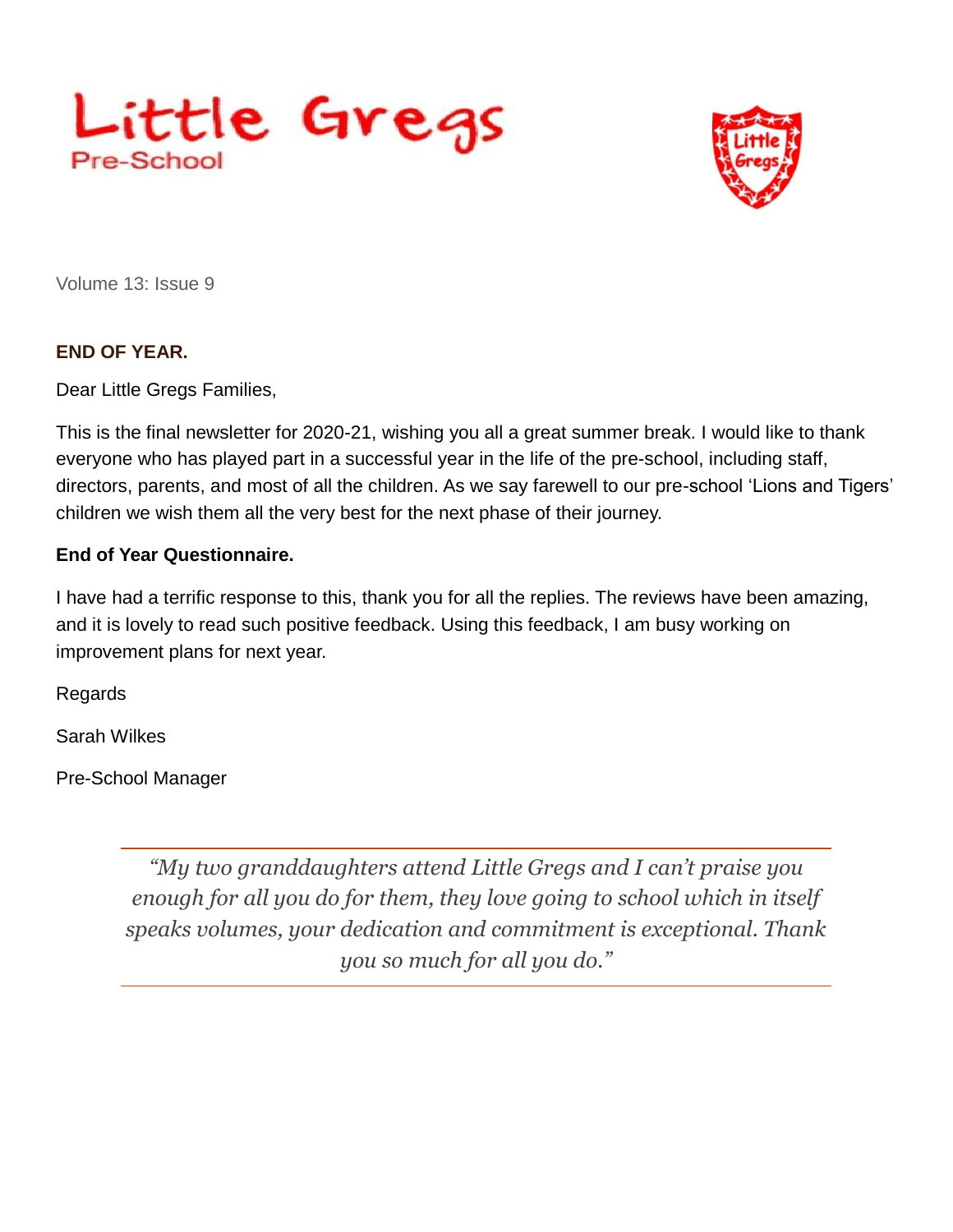**The last two days of term Monday 19th and Tuesday 20th July 2021 are fun days. St Gregory's Catholic Primary School are closed, NO hot meals will be provided. Please ensure you sent your child to pre-school with a packed lunch.**



## **Date for the Diary**

Sport Activities Day: Monday 19th July 2021 (Pack lunch only!)

Last Day of Term & Teddy Bear Picnic on the Field: Tuesday 20th July 2021 (Pack lunch only!)

Summer Holidays: Wednesday 21st July – Thursday 2nd September 2021

Autumn Term Starts 'Open to Children': Friday 3rd September 2021

AGM Meeting: Wednesday 29th September 2021

## **A Recent Success**

Sarah and Renata have completed Speech and Language training with Time to Talk and have been awarded Language Champion status.

Sarah and Renata will be able to plan and carry out language enrichment activities, supporting children individually or as a group.

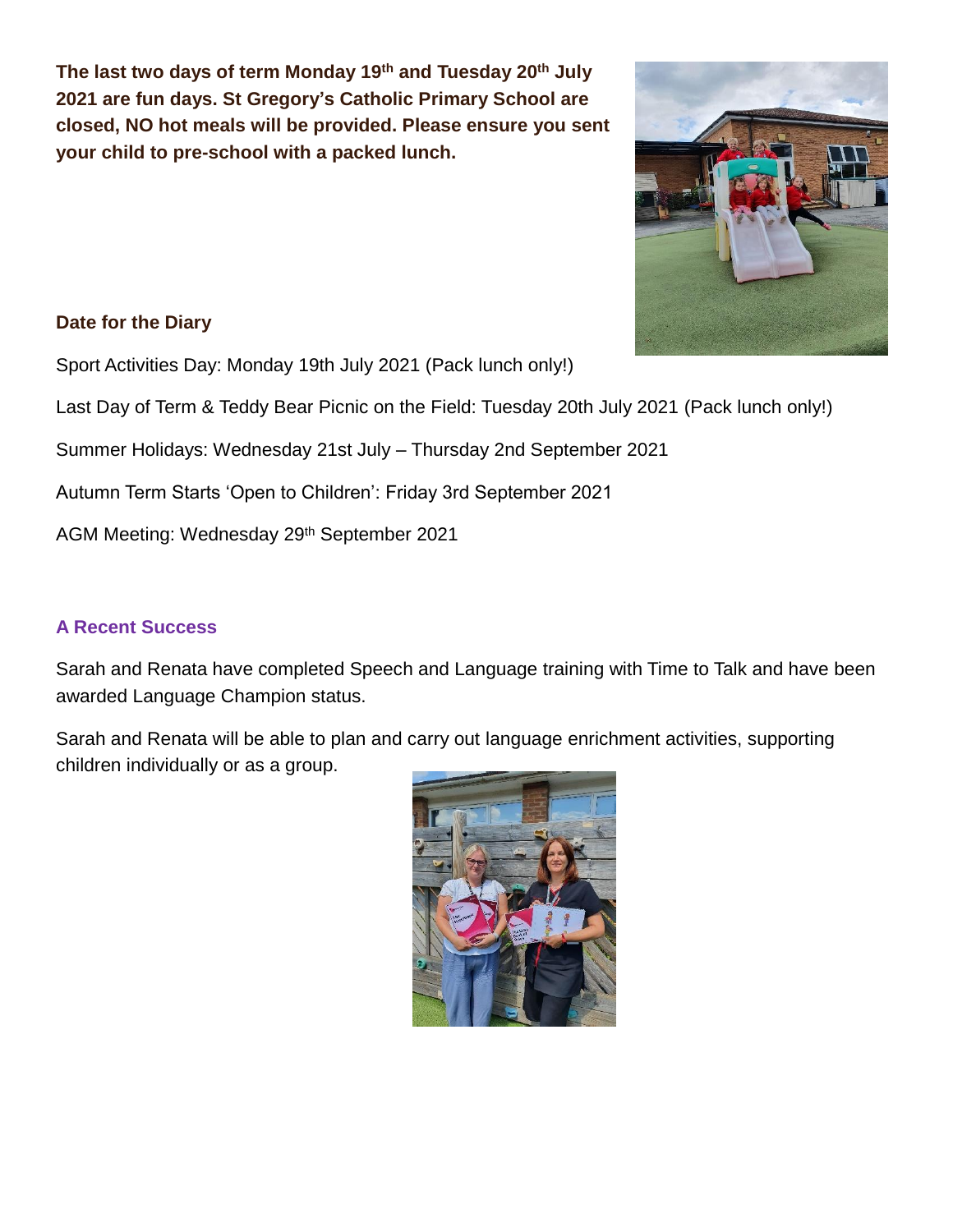Mr. Butler has been award his 10 years' service with Warwickshire County Council as school crossing patrol.





We invite all parents/carers to attend our AGM at Little Gregs Pre-School.

During the meeting we will be discussing highlights and achievements over the past year as well as discussing next steps and future developments planned for the year ahead.

If you are passionate about our community and interested in nominating for a position on the board of directors.

Please contact Sarah Pre-School Manager for a nomination form.

01789 290198

Littlegregs3506@welearn365.com

Wednesday 29th September 2021 7pm